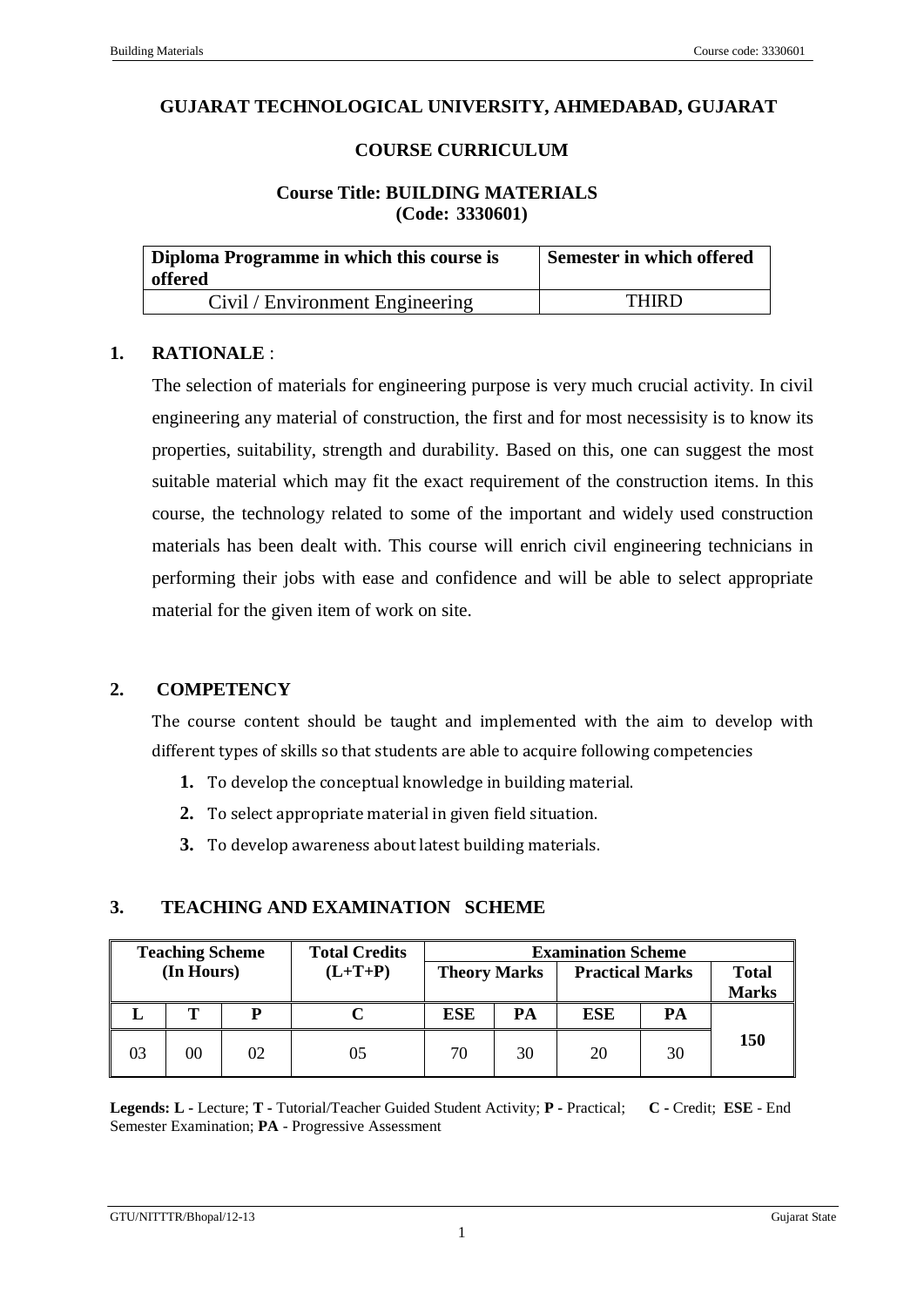# **4. COURSE DETAILS**

| Unit                                                                                        | <b>Major Learning Outcomes</b>                                                                                      | <b>Topics and Sub-topics</b>                                                                                                                                                                                                                                                                                                                                                    |
|---------------------------------------------------------------------------------------------|---------------------------------------------------------------------------------------------------------------------|---------------------------------------------------------------------------------------------------------------------------------------------------------------------------------------------------------------------------------------------------------------------------------------------------------------------------------------------------------------------------------|
| Unit $-I$<br><b>INTRODUCTION</b>                                                            | 1. Describe important<br>properties of building<br>materials used in civil<br>engineering construction              | 1.1 Physical, chemical and engineering<br>properties of building materials.<br>1.2 Application of building materials<br>1.3 Alternative materials for the given items in<br>building construction.                                                                                                                                                                              |
| $Unit - II$<br><b>CLAY</b><br><b>PRODUCTS</b>                                               | 2 Identify clay based products<br>for use in building<br>constructions based on its<br>properties.                  | 2.1 Classification of clay products<br>2.2 Types of bricks<br>2.3 Manufacturing process of bricks<br>2.4 Test on bricks<br>2.5 Standard requirements and grades of bricks<br>as per BIS<br>2.6 Types of clay tiles and its uses                                                                                                                                                 |
| $Unit - III$<br><b>ROCKS AND</b><br><b>STONES</b>                                           | 3. Select appropriate rock /<br>stone products for<br>different uses in building<br>construction                    | 3.1 Classification of rocks<br>3.2 Rock products<br>3.3 Characteristics of stones<br>Structure, texture, strength, gravity,<br>porosity, absorption, hardness,<br>durability, weight etc.<br>3.4 Standard requirement of building stone<br>3.5 Important stones used in construction with<br>its suitability.                                                                   |
| $Unit - IV$<br><b>LIME AND</b><br><b>POZZOLANA</b>                                          | 4. Appreciate the uses of lime<br>and Pozzolana products in<br>building construction                                | 4.1 Sources and classification of Lime<br>4.2 Uses of lime with specific field situation<br>4.3 Types of poozzolanic materials<br>4.4 Advantages of addition of pozzolonic<br>material                                                                                                                                                                                          |
| Unit $-$ V<br><b>CEMENT</b><br><b>CONCRETE</b>                                              | 5 Select appropriate<br>ingredients of proper<br>quality for cement<br>concrete as per required<br><b>BIS</b> codes | 5.1 Types of cement with their specific use<br>5.2 Grade of cement as per BIS<br>5.3 Engineering properties of cement<br>5.4 Field and laboratory test of cement as per<br><b>BIS</b><br>5.5 Methods of storing the cement<br>5.5 Types of aggregate as per BIS<br>5.6 Requirements of aggregate as per BIS<br>5.7 Engineering properties of aggregate<br>5.8 Test on aggregate |
| $Unit - VI$<br><b>TIMBER</b>                                                                | 6. Describe timber and wood<br>products and its uses in<br>building construction                                    | 6.1 Types of timber<br>6.2 Uses and application of timber<br>6.3 Defects in timber and wood<br>6.4 Seasoning,<br>6.5 Wood products with specific uses                                                                                                                                                                                                                           |
| $Unit - VII$<br><b>MISCELLANEO</b><br><b>US</b><br><b>CONSTRUCTIO</b><br><b>N MATERIALS</b> | 7. Explain different types of<br>advanced building<br>materials and their uses in<br>construction.                  | 7.1 Plastics and PVC<br>7.2 Ceramic products<br>7.3 Paints and Varnish<br>7.4 Materials for damp proofing, water<br>proofing<br>7.5 Materials for anti termite treatment<br>7.5 Glass and fiber<br>7.6 Steel and iron materials<br>7.7 Materials used for false ceiling<br>7.8 Asbestose<br>7.9 Concrete blocks                                                                 |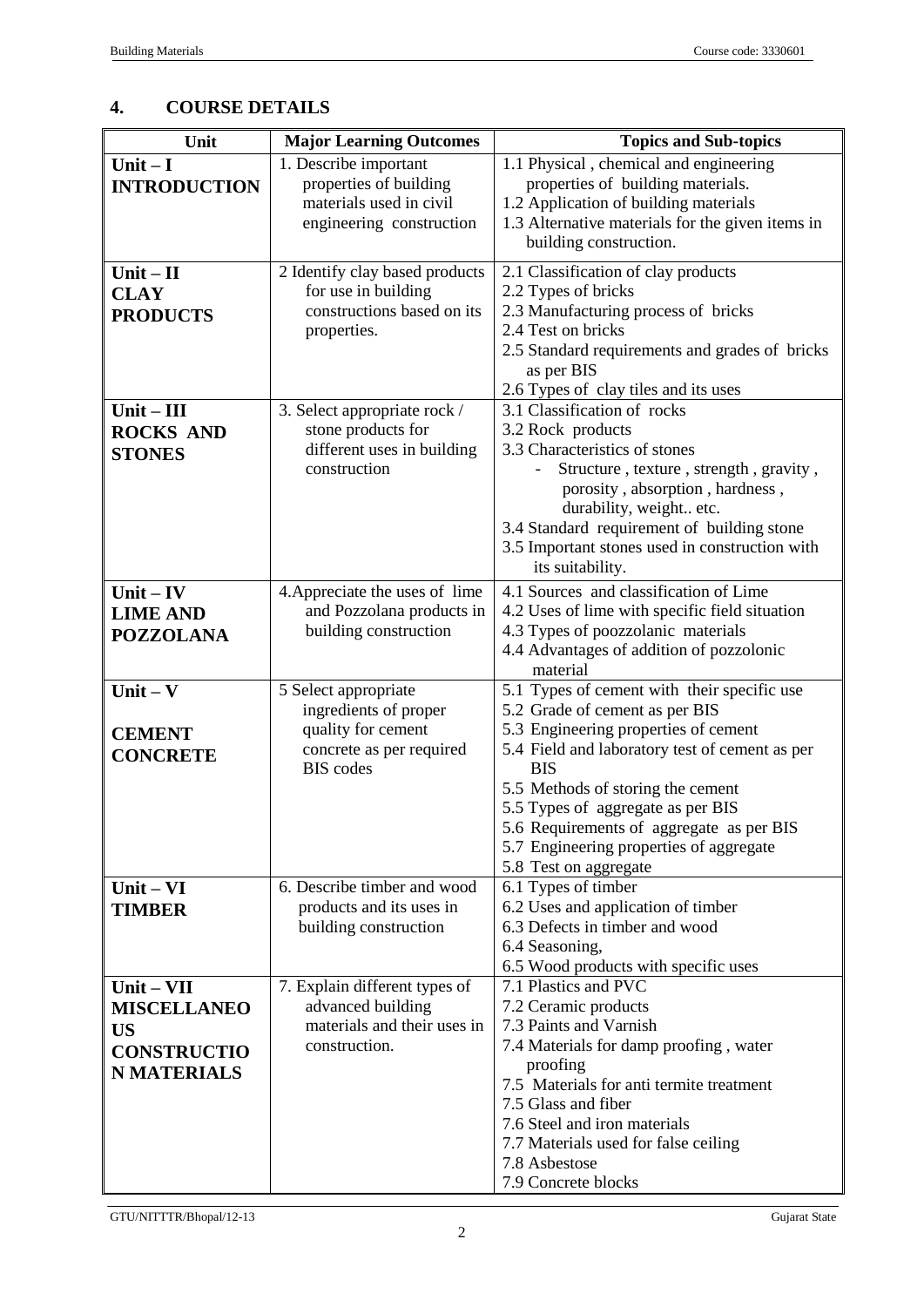### **5. SUGGESTED SPECIFICATION TABLE WITH HOURS & MARKS (THEORY)**

| Unit         | <b>Unit Title</b>      |                 | <b>Distribution of Theory Marks</b> |       |                 |              |
|--------------|------------------------|-----------------|-------------------------------------|-------|-----------------|--------------|
|              |                        | <b>Teaching</b> | $\bf{R}$                            |       | A               | <b>Total</b> |
|              |                        | <b>Hours</b>    | <b>Level</b>                        | Level | Level           | <b>Marks</b> |
|              | <b>INTRODUCTION</b>    | 04              | 03                                  | 04    | 00 <sup>2</sup> | 07           |
| $\mathbf{I}$ | <b>CLAY PRODUCTS</b>   | 10              | 03                                  | 04    | 07              | 14           |
| Ш            | ROCKS AND STONES       | 04              | 03                                  | 04    | 00 <sup>2</sup> | 07           |
| IV           | LIME AND POZZOLANAS    | 04              | 03                                  | 04    | 0 <sup>0</sup>  | 07           |
| V            | <b>MATERIALS FOR</b>   | 10              | 03                                  | 04    | 10              | 17           |
|              | <b>CEMENT CONCRETE</b> |                 |                                     |       |                 |              |
| VI           | <b>TIMBER</b>          | 04              | 00 <sup>0</sup>                     | 03    | 04              | 07           |
| VII.         | <b>MISCELLANEOUS</b>   | 06              | 0 <sub>0</sub>                      | 03    | 08              | 11           |
|              | <b>MATERIALS</b>       |                 |                                     |       |                 |              |
| <b>Total</b> |                        | 42              | 15                                  | 26    | 29              | 70           |

# **6. SUGGESTED LIST OF EXERCISES/PRACTICAL**

The practical/exercises should be properly designed and implemented with an attempt to develop different types of skills so that students are able to acquire the competency. Following is the list of experiments for guidance.

| S. No.         | Unit No.     | <b>Practical/Exercise</b>                                   | Apprx.<br>Hrs.  |
|----------------|--------------|-------------------------------------------------------------|-----------------|
|                |              |                                                             | <b>Required</b> |
| 1              | $\mathbf I$  | Conduct local market survey for different civil engineering | Home            |
|                |              | materials with respect to applications cost, and. quality   | assignment      |
| $\overline{2}$ | $\mathbf{I}$ | Perform tests on given sample of brick such as              | 06              |
|                |              | Soundness                                                   |                 |
|                |              | Water absorption                                            |                 |
|                |              | Compressive strength                                        |                 |
| 3              | III / IV     | Idenfication of different types of stones and lime          | 02              |
| $\overline{4}$ | II/V         | Conduct field test on given sample of brick and cement      | 04              |
| 5              | V            | Perform lab tests on given sample of cement                 | 04              |
|                |              | Initial and final setting time                              |                 |
|                |              | Compressive strength                                        |                 |
| 6              | $\mathbf{V}$ | Conduct field test on given sample of fine and coarse       | 02              |
|                |              | aggregate                                                   |                 |
| $\tau$         | IV           | Perform test on given sample of fine aggregate              | 04              |
|                |              | Sieve analysis                                              |                 |
|                |              | Silt and clay content                                       |                 |
| 8              | VI           | Assess the quality of different types of timber and timber  | 02              |
|                |              | products (please arrange to visit nearby saw mill or timber |                 |
|                |              | mart)                                                       |                 |
| 9              | VII          | Prepare a report regarding collected miscellaneous civil    | 04              |
|                |              | engineering materials with respect to cost, quality and     |                 |
|                |              | applications                                                |                 |
|                |              | <b>Total</b>                                                | 28              |

# **7. SUGGESTED LIST OF STUDENT ACTIVITIES**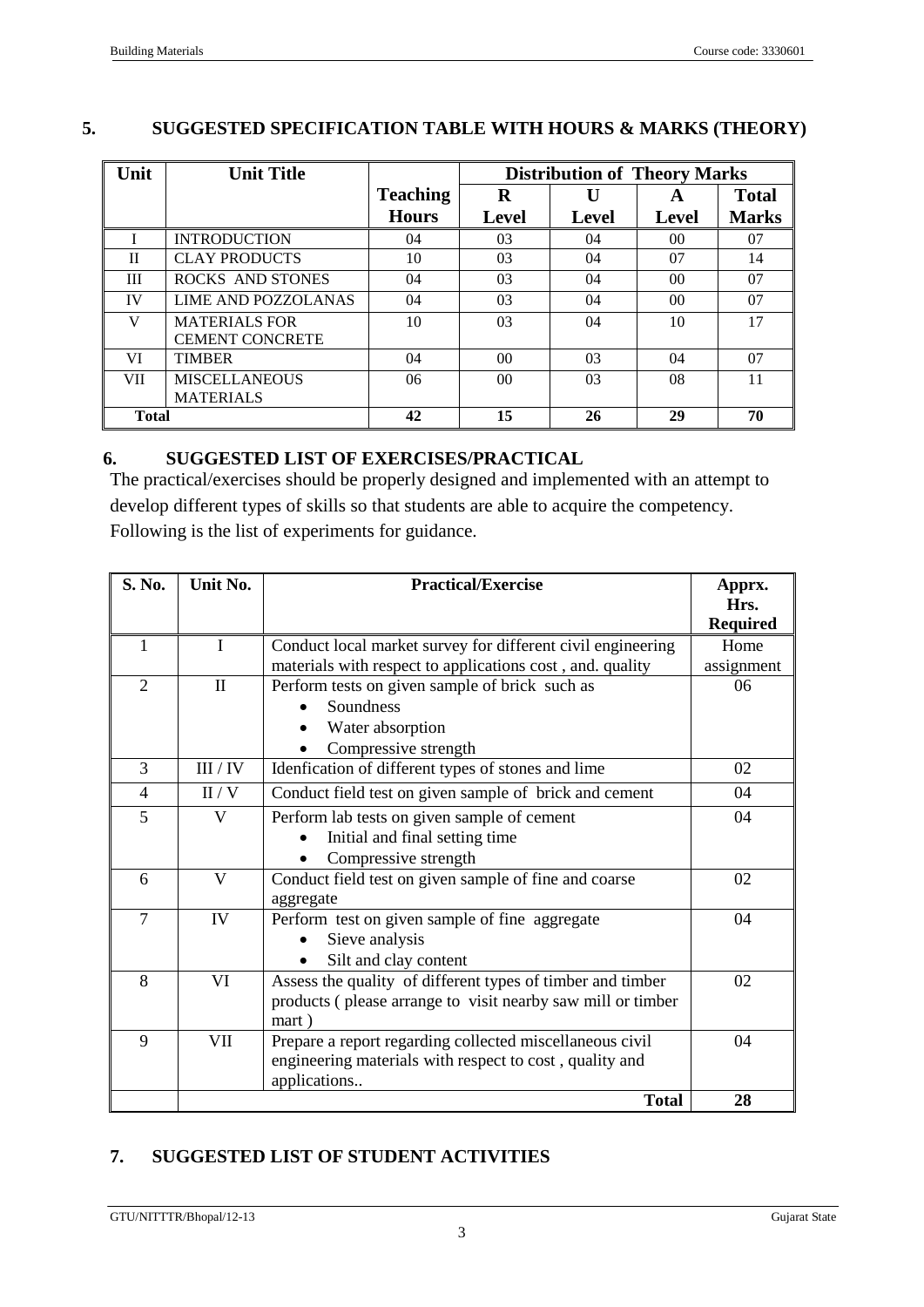- Prepare a list of construction materials adopted in your residence.
- Observe AND WRITE A REPORT OF SELECTION AND USE OF APPROPRIATE BUILDING MATERIAL AT GIVEN CONSTRUCTION SITE

# **8. SUGGESTED LEARNING RESOURCES**

#### **(A)List of Books:**

| SR.              | <b>Title of Books</b>            | <b>Author</b>         | <b>Publications</b>      |
|------------------|----------------------------------|-----------------------|--------------------------|
| No.              |                                  |                       |                          |
| $\vert 01$       | <b>Engineering Materials</b>     | Dr. Janardan Jha      | Khanna                   |
| $\sqrt{02}$      | <b>Materials of Construction</b> | A K Roy Chaudhary     |                          |
| $\sqrt{03}$      | Building materials               | S. K. Duggal          | New Age International    |
| 04               | <b>Engineering Materials</b>     | Vazirani and Chandola |                          |
| $\vert 05 \vert$ | <b>Engineering Materials</b>     | S C Rangwala          | Charotar                 |
| 06               | <b>Construction Materials</b>    | D.N. Ghose            | <b>TATA Mc Graw Hill</b> |
| $\overline{07}$  | Civil Engineering materials      | TTTI, Chandigarh      | TTTI                     |

#### **Handbooks**

| <b>SR.</b>       | Title                              | Author            |
|------------------|------------------------------------|-------------------|
| No.              |                                    |                   |
| $\vert 01$       | <b>PWD Handbooks for</b>           | All India Council |
|                  | -Materials                         | for Technical     |
|                  | - Masonry                          | Education         |
|                  | -Building                          |                   |
|                  | -Plastering and Pointing           |                   |
|                  | - Foundation                       |                   |
| $\vert 02 \vert$ | <b>Practical Civil Engineering</b> | Khanna            |
|                  | Handbook                           |                   |

### *BIS/ International Codes of Practice:*

| <b>SR.</b><br>No. | <b>Title</b>           |
|-------------------|------------------------|
| 01                | National Building Code |

### **B. List of Major Equipment/Materials**

- 1. UTI/ Compression testing machine capacity 40 tonne
- 2. Vicat apparatus for cement testing
- 3. Sets of sieve and sieve shaker
- 4. Abrasion testing machine with balls
- 5. Impact machine
- 6. Weighing machine of required capacity.

# **C List of Software/Learning Websites**